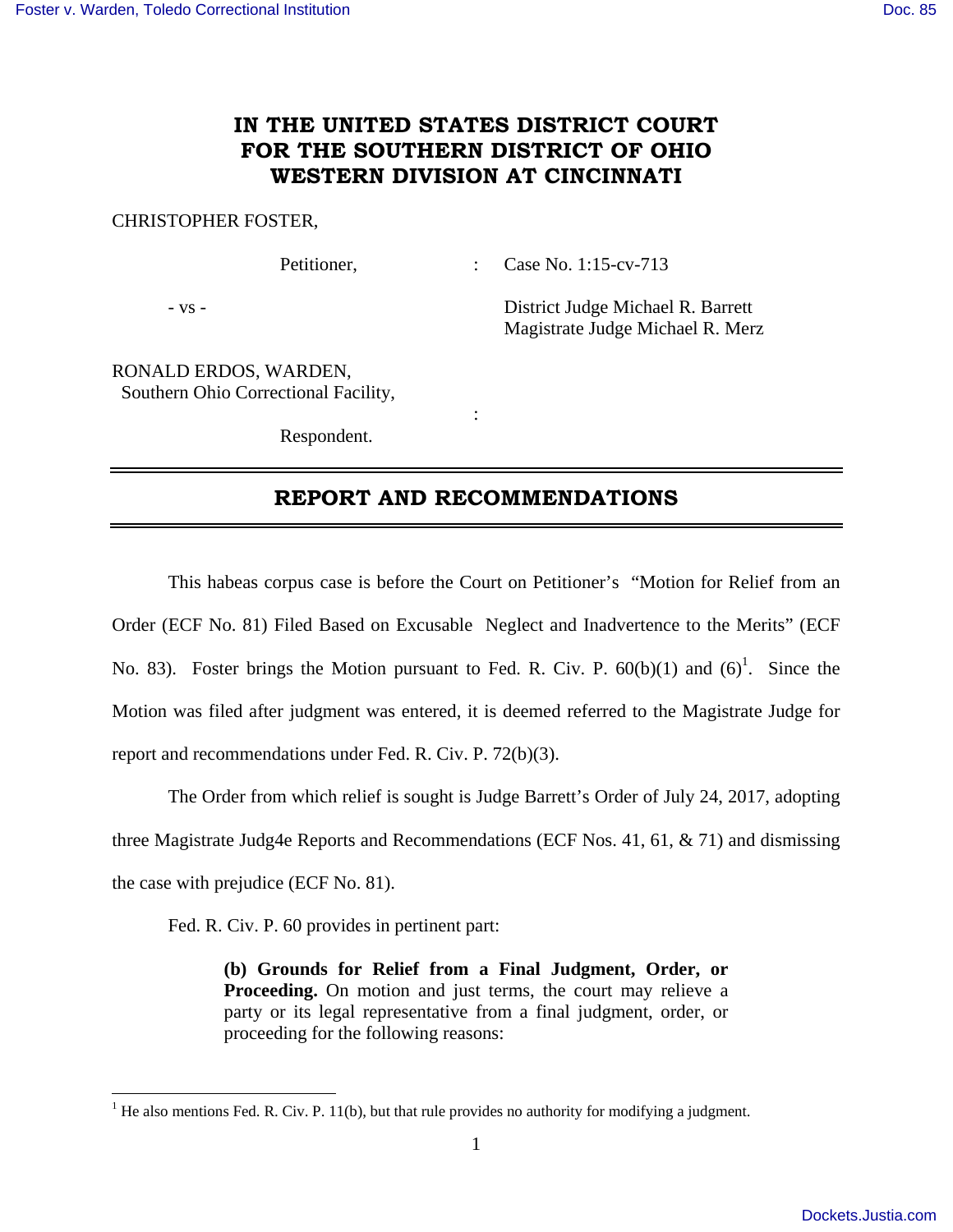(1) mistake, inadvertence, surprise, or excusable neglect; . . .

(6) any other reason that justifies relief.

Rule  $60(b)(1)$  "is intended to provide relief in only two situations: (1) when a party has made an excusable mistake or an attorney has acted without authority, or (2) when the judge has made a substantive mistake of law or fact in the final judgment or order." *United States v. Reyes*, 307 F.3d 451, 455 (6th Cir. 2002). Foster claims the Court "inadvertently omitted all Eight Grounds of the two consolidated habeas corpus filings in this matter. . ." However, nothing in habeas corpus jurisprudence requires any particular form of ruling on a Magistrate Judge's reports and recommendations. Here the Magistrate Judge concluded all of Petitioner's claims were either not cognizable in habeas or were procedurally defaulted and the District Judge adopted that conclusion on de novo review. This is particularly true of Petitioner's claim about the nunc pro tunc sentencing entry. Its invalidity is again argued in this Motion as a matter of state law, but errors of state law are not cognizable in habeas corpus. Federal habeas corpus is available only to correct federal constitutional violations. 28 U.S.C. § 2254(a); *Wilson v. Corcoran,* 562 U.S. 1 (2010)*; Lewis v. Jeffers*, 497 U.S. 764, 780 (1990); *Smith v. Phillips*, 455 U.S. 209 (1982), *Barclay v. Florida,* 463 U.S. 939 (1983). "[I]t is not the province of a federal habeas court to reexamine state court determinations on state law questions. In conducting habeas review, a federal court is limited to deciding whether a conviction violated the Constitution, laws, or treaties of the United States." *Estelle v. McGuire*, 502 U.S. 62, 67-68 (1991). To put it more bluntly, nothing in the United States Constitution forbids the use of a nunc pro tunc entry in state court to correct an error.

The Order complained of dealt with all the issues raised by Petitioner. Because there were